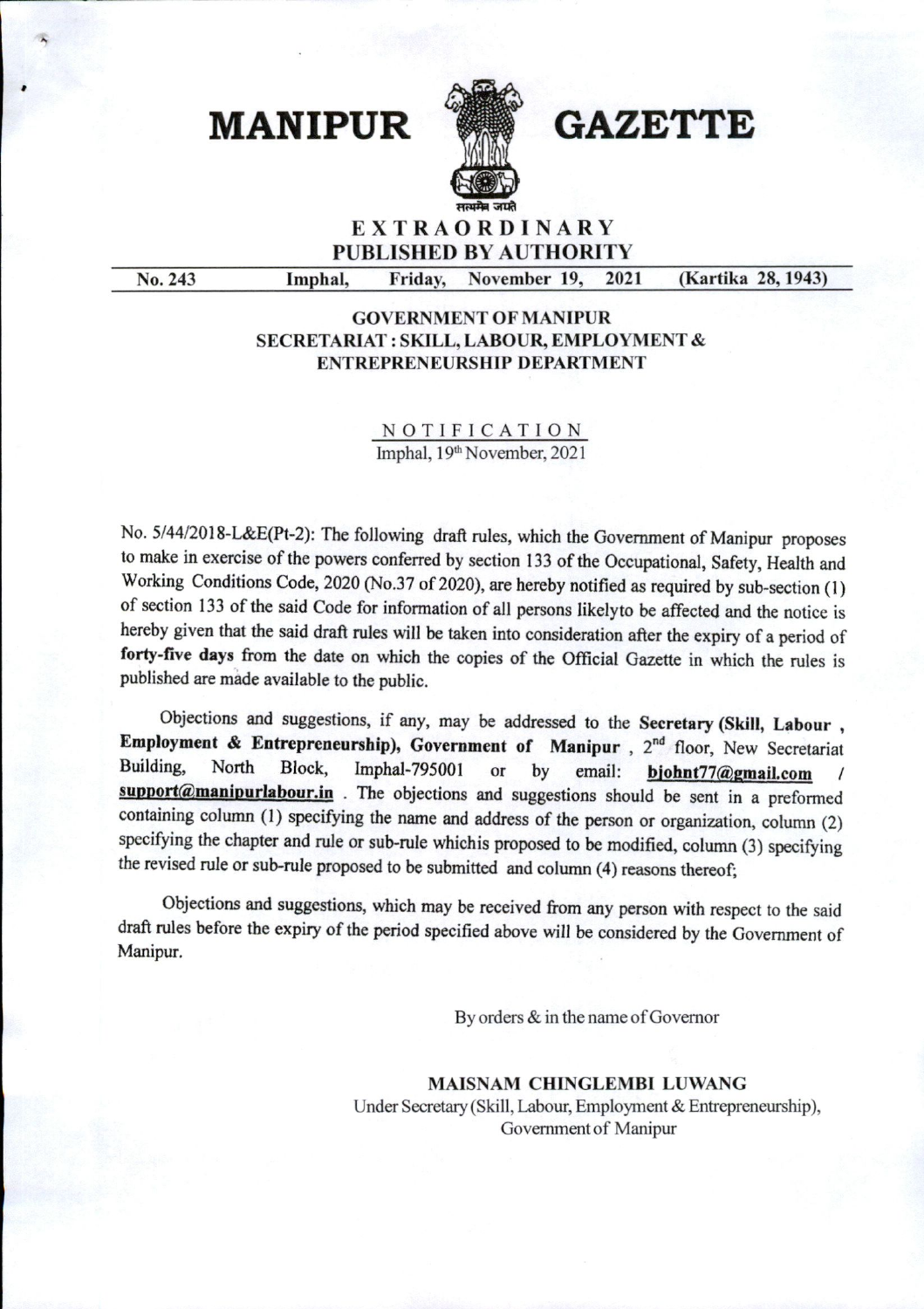### THE OCCUPATIONAL, SAFETY, HEALTH AND WORKING CONDITIONS CODE (MANIPUR) RULES, 2021

#### DRAFT RULES

#### CHAPTER-I

- 1. Short title, extent and commencement: (1) These rules may be called the Occupational, Safety, Health and Working Conditions Code (Manipur) Rules, 2021.
	- (2) They shall extend to the whole of Manipur.
		- (3) They shall come into force from the date of their final publication in the Official Gazette.

#### 2. Definitions: In these rules, unless the subject or context otherwise requires-

- (a) "Central Government" means the Government of India;
- (b) "Code" means the Occupational, Safety, Health and Working Conditions Code, 2020 (No. 37 of2020);
- (c) "Labour & Employment Department" means the Labour & Employment Department, Government of Manipur;
- (d) "section" means section of the Code; and
- (e) "State Government" means the Government of Manipur.
- 3. Adaptation of central rules: The Occupational, Safety, Health and Working Conditions Code (Central) Rules, 2020, except its rules 1 and rules 80 to 166 pertaining to mines, is adapted with the conditions that the word or words "Central Government", "Chief Labour Commissioner (Central)", "Joint Secretary, Government of India, Labour & Employment" "Labour Enforcement Officer(C)" and Ministry of Labour & Employment" referred to in the Occupational, Safety, Health and Working Conditions Code (Central) Rules, 2020, the same shall be construed as refereeing to "State Government, "Labour Commissioner, Manipur", "Joint Secretary, Government of Manipur, Labour and Employment", "Labour Inspector" and "Department of Labour and Employment, Government of Manipur" respectively for anything to be prescribed by the State Government under the Code and the matters under section 133 of the Code, which are not covered by rules 3 and 4 of these rules and that word or words "the concerned State Authority and "State Government" have been referred to in the Occupational, Safety. Heath and Working Conditions Code (Central) Rules, 2020 shall be deleted.

#### CHAPTER-II

## REPEAL OF RULES, REMOVAL OF DIFFICULTY AND RESIDUARY PROVISIONS

- 4, Repeal and saving(s): (I) The following rules (including anything done or made thereunder) shall stand repealed from the date of commencement of these rules- (i) The Manipur Factories Rules and
	- (ii) The Manipur Building and Other Construction Workers (Regulation of Employment and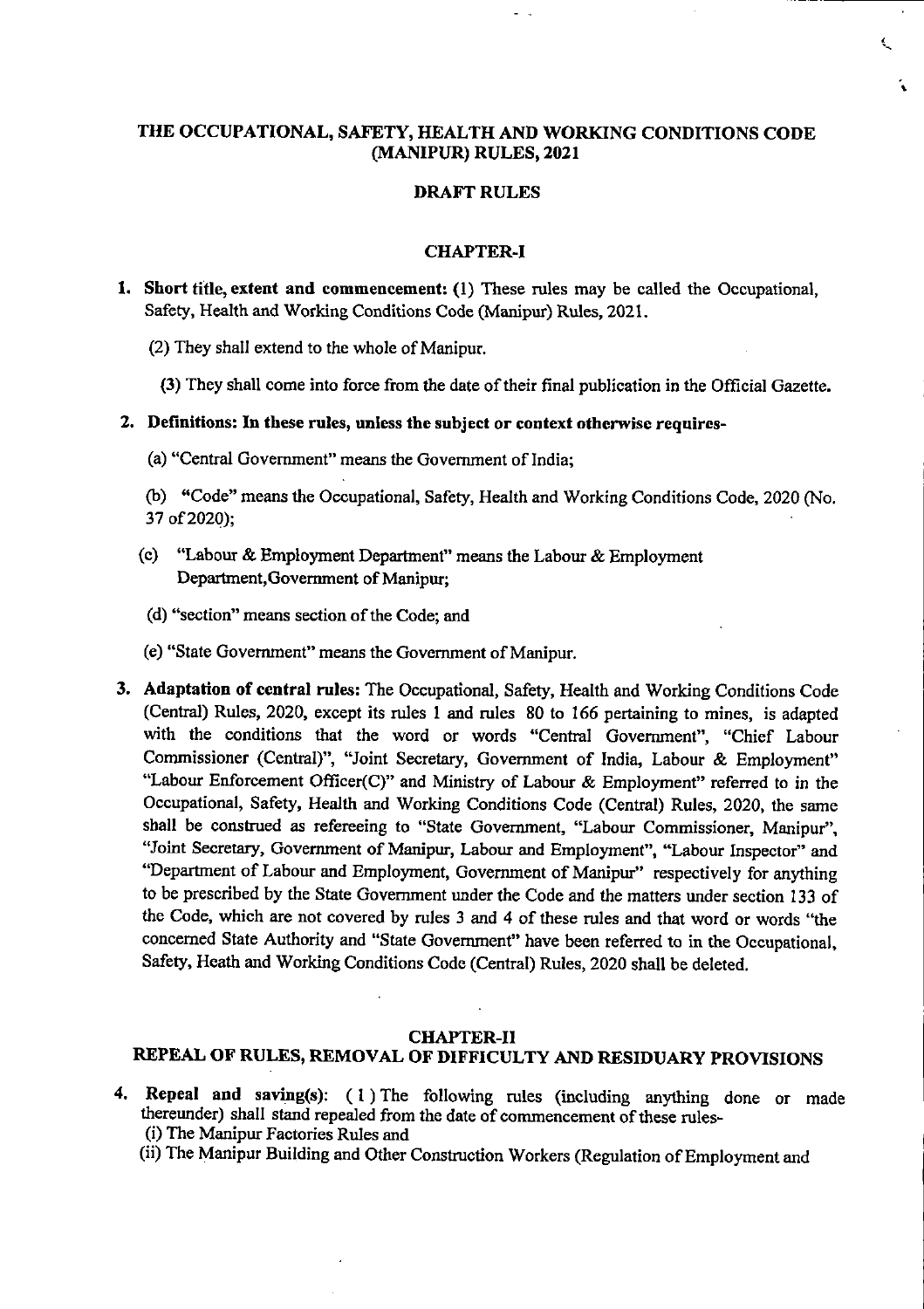Conditions of Service) Rules.

- (2). Notwithstanding such repeal, anything done or any action taken under the rules so repealed shall be deemed to have been done or taken under the corresponding provisions of this rules.
- 5. Removal of difficulty: The difficulty, if any, in the interpretation and application of any rule of these Rules shall be referred to the State Government for its decision. The decision of the State Government taken by a simple order shall be binding on the matters.
- 6. Residuary provisions: (1) Such matters, with respect to which no expressed provision is made in these rules, shall be referred by the Labour & Employment Department to the State Government for its decision and the decision of the State Government by an orders shall be binding on such matter.
	- (2). Such decision taken by the State Government on any matter under clause (I) of this rule shall be notified in the official gazette.